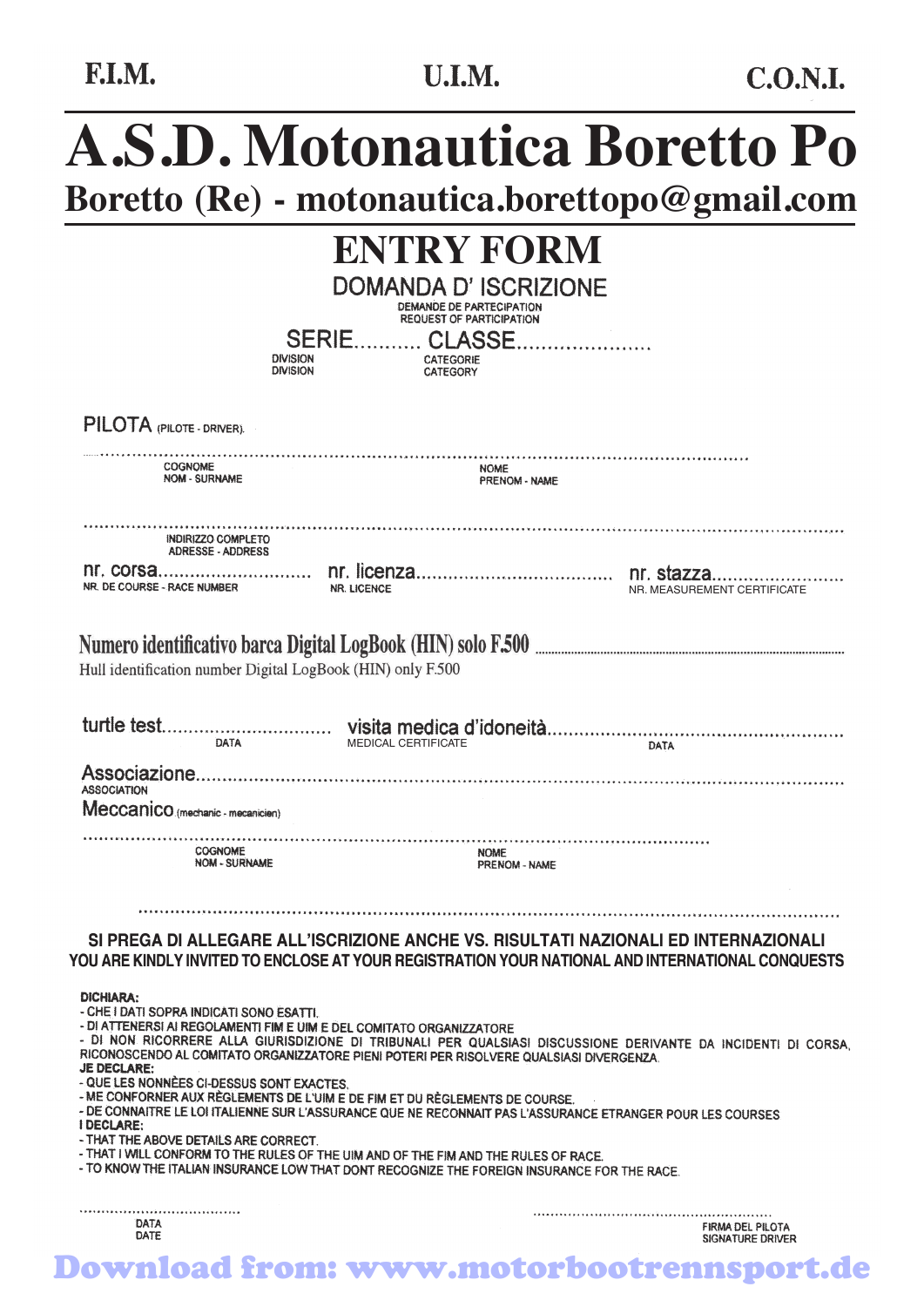## **BORETTO 10-11-12 JUNE 2022 F. 125 - F. 250 - F. 500 WORLD CHAMPIONSHIP**

Please be informed that due to the new financial provisions in Italy we can't anymore pay cash anything.

So the prize money and travel money relevant to F.500-F.250 and F.125 could be paid only through bank transfer of the relevant driver the Tuesday or Wednesday after the race

Please write clearly (in block letters) your bank details, filling this form.

| <b>SURNAME</b>        |  |
|-----------------------|--|
| <b>NAME</b>           |  |
| <b>BANK</b>           |  |
| <b>ACCOUNT HOLDER</b> |  |
| <b>IBAN</b>           |  |
| <b>SWIFT</b>          |  |

If you don't have the above details with you, please send them by e-mail to the following address

**Incorrect and late IBANs will not be considered valid, and tranfers wil not be cleared by the deadline.**

#### motonautica.borettopo@gmail.com

Thank you very much for your understanding.

Driver's signature

## Download from: www.motorbootrennsport.de